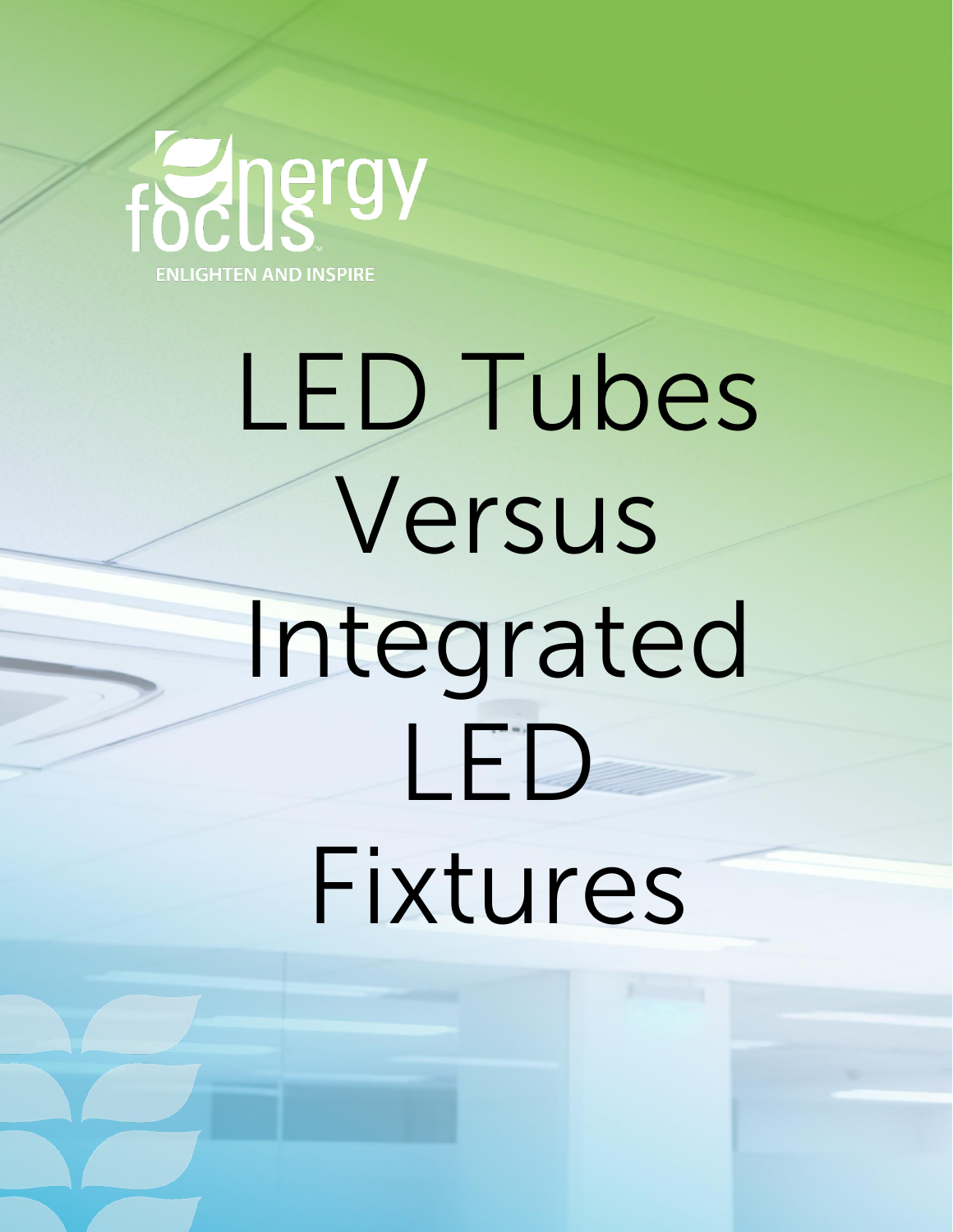### **Introduction**

For nearly all lighting applications of the past century, light fixtures and light sources were manufactured as separate products. The short service life of incandescent bulbs and fluorescent tubes meant that ease of replacement was crucial, and these products fit that requirement. As LEDs became commercially viable, they transformed lighting with both increased energy efficiency and long service life. Lighting became less like other household or maintenance facility supplies, no longer requiring a small stockpile of replacements waiting to replace a failed bulb or tube, and more like a furnace or roofing, which could be installed and let be for many years.

The advent of the integrated LED fixture, which takes advantage of the versatile form factors of LEDs and the unprecedented retreat of large incumbent lamp manufacturers, has, for the first time since the days of Thomas Edison, fundamentally challenged the mutual dependence of fixtures and lamps in the lighting industry. With it have come aesthetically flexible lighting options, nearly infinite design and color tuning options, and smartphone compatibility. Joining the myriad of other LED products, they have become influential in the drive against greenhouse gas emissions through energy consumption reductions. However, these fixtures come with issues that are becoming increasingly evident, jeopardizing the financial and sustainability potential of LED lighting.

## **Technological Trends**

As LEDs became commercially viable in the context of their much more versatile form factors during the latter part of the first decade of the 21st century, fixture manufacturers commenced integrating them directly into their products. The additional space for hardware afforded by this integration enabled them to not only present additional design potential but also achieve a higher lumen output, a fully managed heat dissipation system and additional lighting controls. However, innovations in LED as well as communications, electronics and software technologies have led high-quality LED tubes to catch up with and match the capabilities of integrated fixtures while still retaining their ease of installation and operability over the past few years.

Over the past decades, LED lighting technology, built upon semiconductor wafers, has been following the Haitz Law<sub>1</sub>, which predicts that for every 10 years, the cost per lumen falls by a factor of 10 and the amount of light generated per LED package increases by a factor of 20. In other words, within 5 years, cost per lumen per LED would likely drop by approximately 70%. Even if we assume LEDs comprise only 30% of an LED lamp's cost today and the cost of the rest of the 70% components fall only by a conservative 20% due to larger production scale, better designs and improved production processes, cost per lumen for LED lamps would drop 35% in 5 years. Therefore, the rate of efficiency advancements for LEDs remains a strong motivator for lighting upgrades. **Tube-based troffers grant facilities the ability to retrofit existing**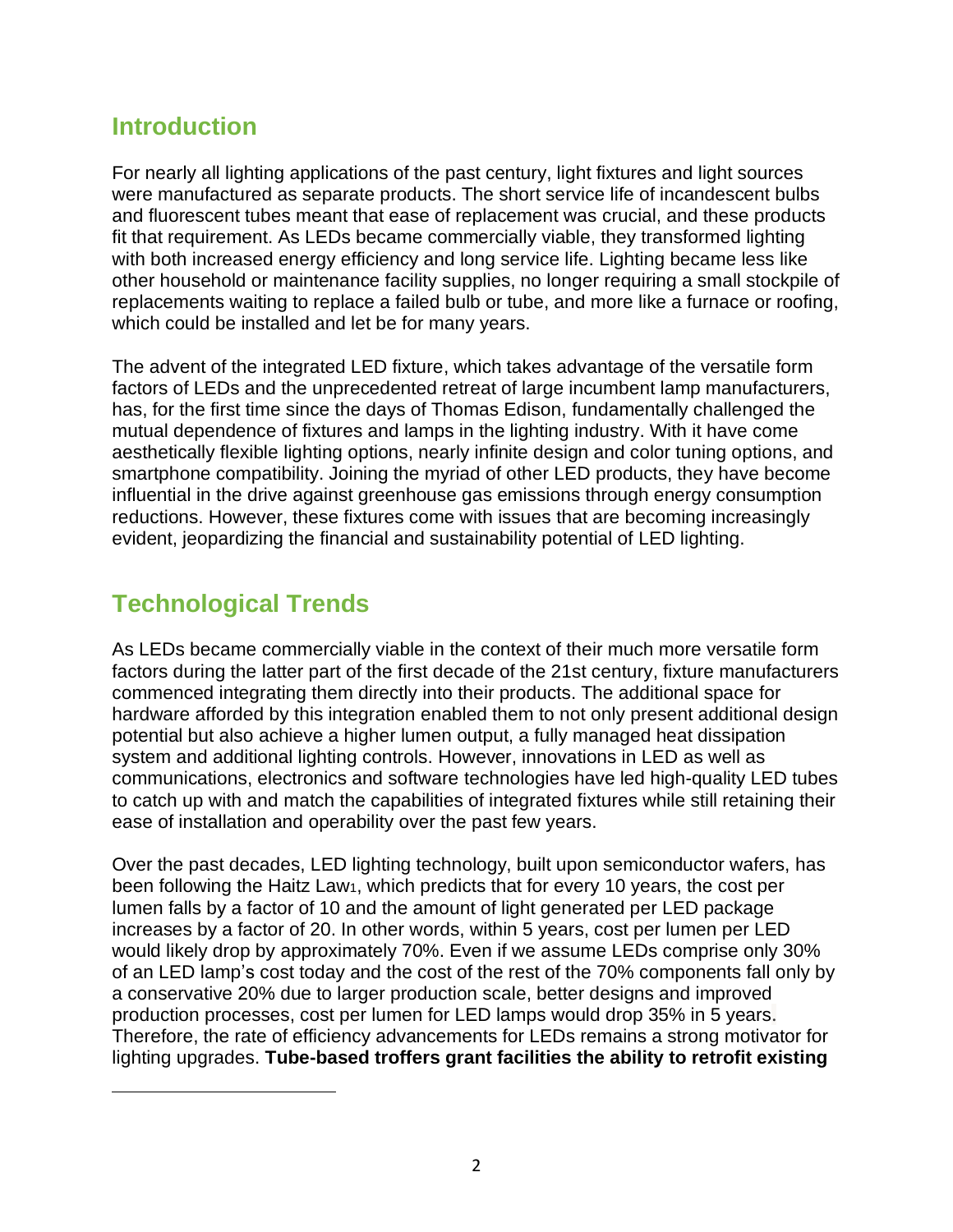**troffers with the latest lamps, without having to replace the entire fixture**. Current estimates place the maximum achievable efficacy for LED lights at between 200 and 250 lumens/watt, approximately 50 to 100% more efficient than the prevailing LED lamp efficiency today.<sup>2</sup> Therefore, simply based on efficiency improvement, LED lighting still has plenty room to go within the next 5 to 10 years.



Fig. 1: Illustration of Haitz's Law

In addition to following Haitz's Law, LED lamps and fixtures are also incorporating growing arrays of exponential technologies involving electronics (following Moore's Law3, which predicts that the number of transistors, or processing speed, of an integrated circuit doubles every 18 to 24 months), software, sensors and the cloud that contribute to the Internet of Things (IoT)—a system of interrelated and interconnected devices. Therefore, **conservatively, every five years, LED lighting would come with much-expanded functionalities and intelligences that generate additional and unseen economic, environmental and human benefits** that organizations could capitalize on, cost-effectively. Such flexibility of upgrades is crucial for organizations to stay competitive in their building performances in the age of IoT.

# **Financial Considerations**

#### **Aesthetics**

With luck, no integrated fixture will have to be changed for at least 5 or even 10 years. However, while that may be a benefit, chances are high that not all the fixtures will fail at the same time. It's far more likely that some lights, in areas where usage is higher, will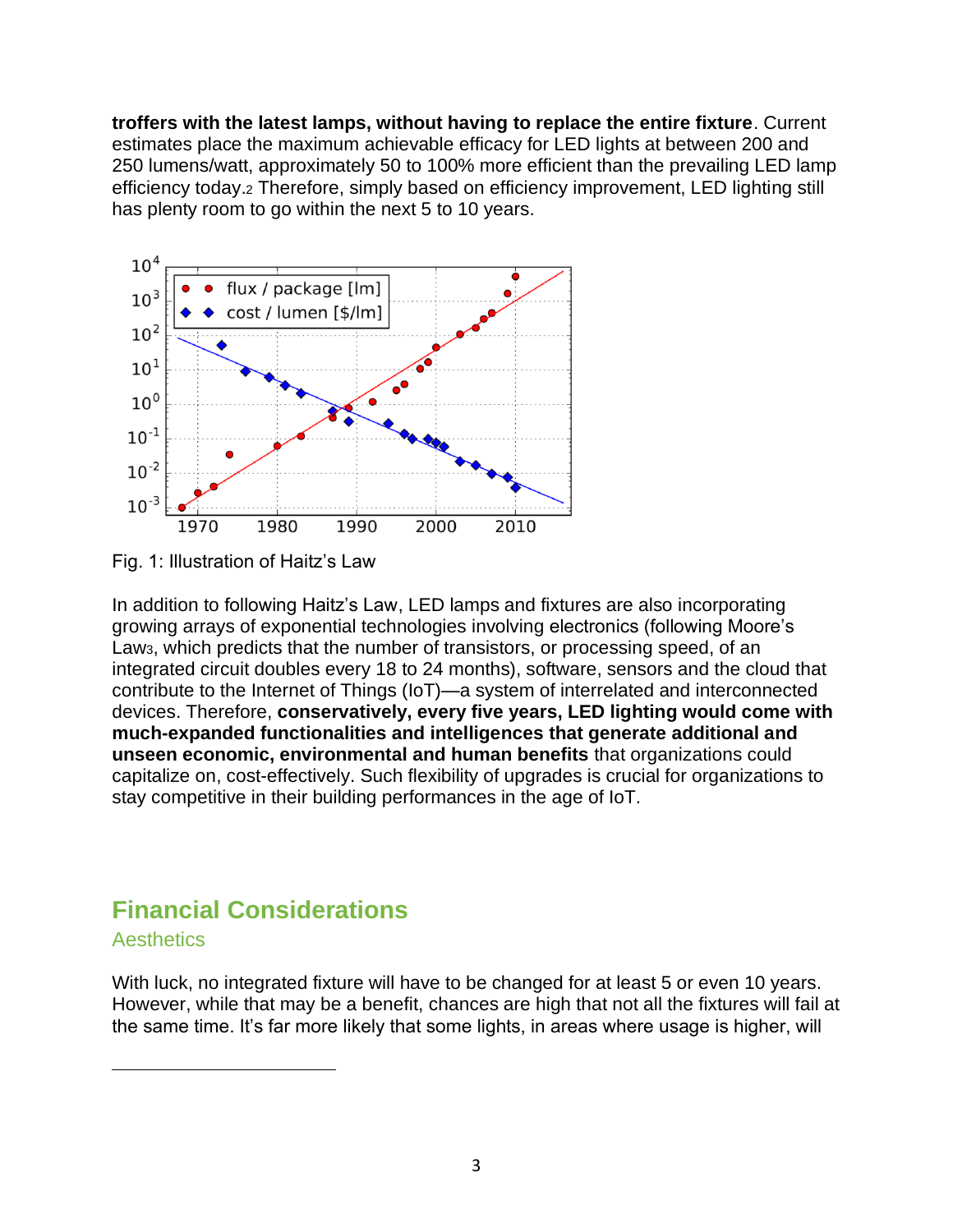stop working before others. In the past, with traditional fluorescent tubes, the solution was to simply order more tubes and replace the ones that had burned out. Unfortunately, integrated fixtures don't offer that option due to their all-in-one design the entire fixture will need to be replaced. **Lighting companies don't habitually maintain stock of their entire line for more than a few years, so replacing a fixture with the same design and color temperature will likely pose a challenge. Whereas the lamps in tube-based fixtures are easily replaced to match the existing lighting while simultaneously upgrading their performance, without replacing the troffer or fixture.**

#### Life-Cycle Cost Analysis Overview

An effective evaluation of lighting options requires the use of a life-cycle cost analysis, which takes into account not only the initial cost of installation, but also all the future costs associated with the particular product.

The diagrams below of a total lighting upgrade demonstrate the cycle cutoff of tubebased fixtures using Type B tubes<sup>4</sup> after the troffer is installed, contrasted with the cycle of replacing the entire integrated fixture.



Tube-Based Fixture: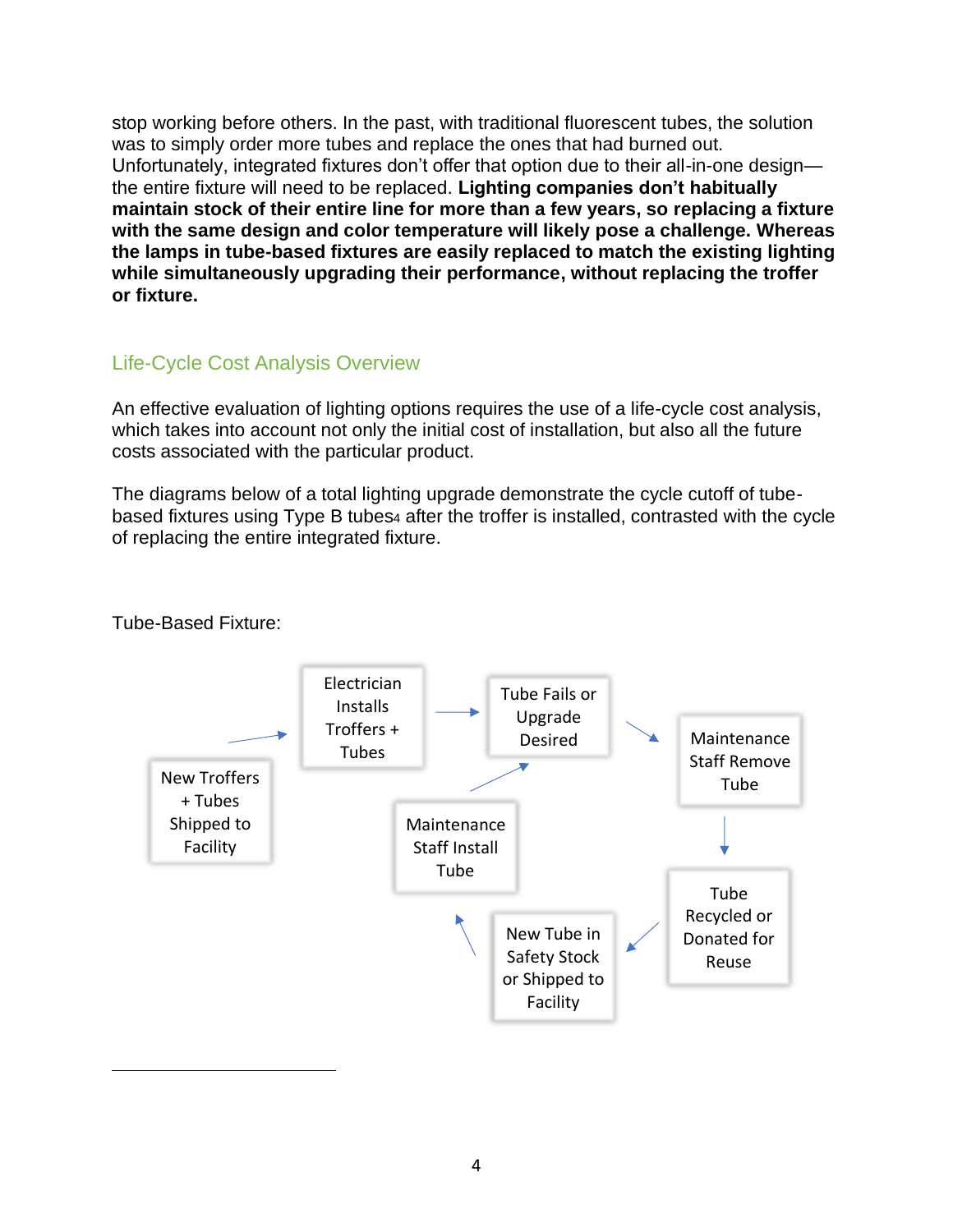

Assuming a comparable quality of product (5-year warranty integrated fixture and 10 year warranty tubes), the initial cost is greater for integrated fixtures. A two-foot by fourfoot troffer (\$52) with three top-of-the-line (with a 10-year warranty) 11W 1,540-lumen tubes (\$11 each) comes out to \$85, while an integrated fixture with similar design and performance ratings is \$90.

Example replacement cost table per fixture (as of October 2019):

|                              | <b>Replacement Cost</b> | <b>Replacement Labor</b> |                |  |
|------------------------------|-------------------------|--------------------------|----------------|--|
|                              |                         | Cost                     | Cost           |  |
| Tube-Based<br><b>Fixture</b> | \$11 to \$33            | $$ -0$                   | $$-11$ to \$33 |  |
| <b>Integrated Fixture</b>    | \$60 to \$100           | \$30                     | \$90 to \$130  |  |

Initial installation costs are roughly equal assuming either a new build or renovation where new lighting fixtures are required. The maintenance costs would be equivalent only assuming a zero-failure rate, but failures do happen and will happen. When failures occur, replacement of a tube does not require a licensed electrician and does not require the removal of the entire fixture. Failures in a tube-based fixture therefore cost significantly less than replacing a whole integrated LED fixture. In other words, **when an individual or group of diodes or the driver does fail, in an integrated fixture the repair costs equal the cost of a new fixture from both product and labor perspectives, whereas with tube-based LEDs, it's simply a matter of changing the tube.** All told, integrated fixtures could cost 3 to 10 times more than tube-based fixtures during a 5 to 10-year period.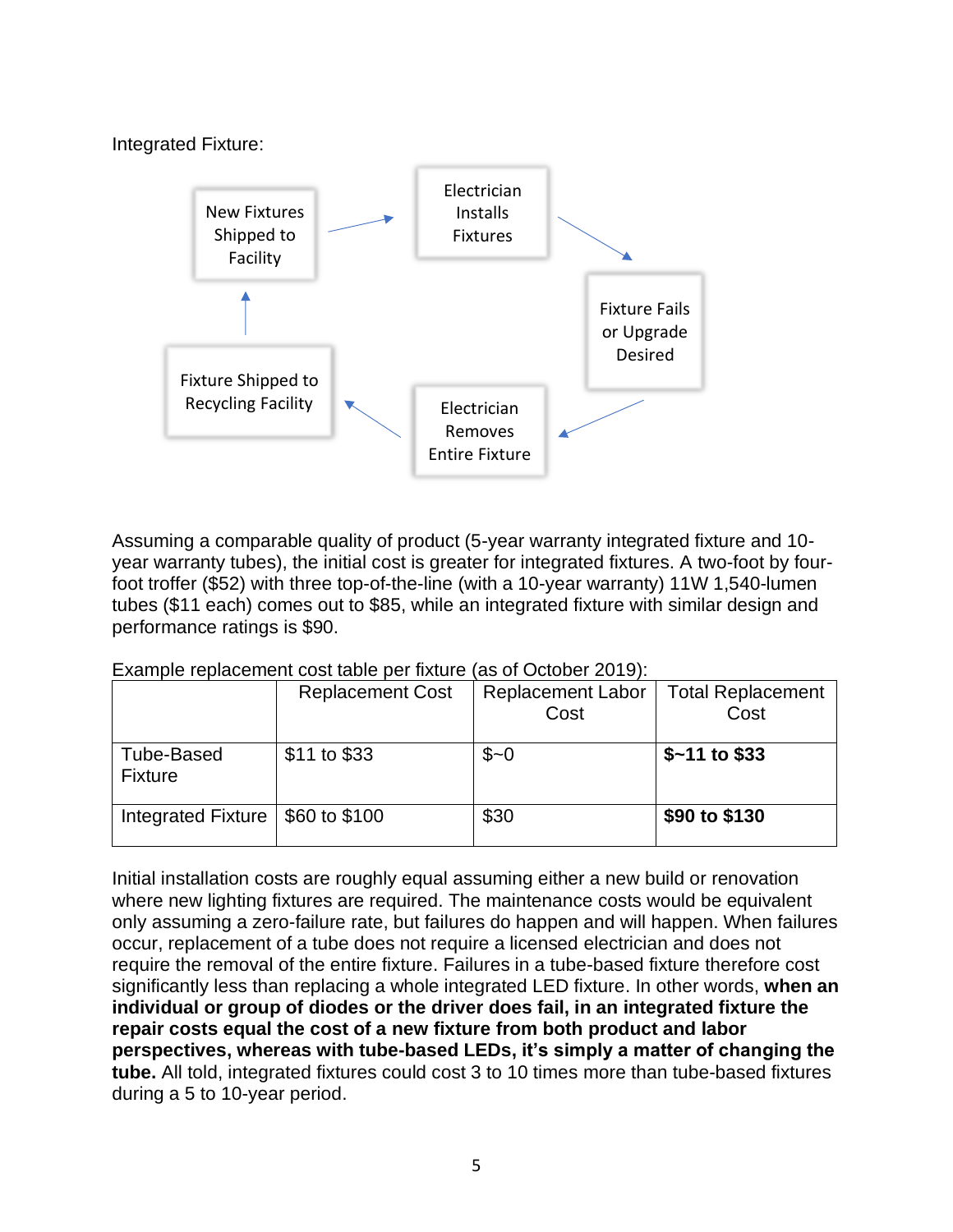End of serviceable life costs are where the two options emphatically differ. Integrated fixtures, by design, are intended to be fitted and forgotten. LEDs are known for their long life and low maintenance with warranty coverage on tubes up to 10 years.<sup>5</sup> Warranties for integrated fixtures generally cap out at 5 years. **It's also exceedingly rare for warranties to cover installation costs, which won't have much of an impact when replacing a single tube but far more of an impact when replacing an entire fixture.** This drives the cost to replace an integrated fixture far above the entire trio of tubes, ~\$90 per fixture (in addition to the cost of a licensed electrician to remove the old fixture and install a new one).

In addition, the serviceable life of the design for an integrated fixture is only as long as the life of the LEDs and the power supply electronics (i.e. drivers) themselves, since the fixture is one with the lamp. The primary benefit of a tube-based system, outside of the significant savings on replacements over time, is its interoperability with new more efficient tubes (for the life of the troffer), which could bring additional energy savings and capabilities to the lighting system.

#### **Environmental**

According to the "2019 Advancing Net Zero Status Report" from the World Green Building Council, approximately 40% of energy-related global greenhouse gas emissions are generated by commercial, residential, and industrial buildings.<sup>6</sup> And according to the US Department of Energy, lighting accounts for more than 20% of the energy used by commercial buildings.<sup>7</sup> For any organization looking to reduce its environmental impact, lighting is the place to start. Note that there are significant pitfalls to not taking a life-cycle approach.

A life-cycle assessment calculates the environmental impact of a product by taking into account all the stages of a product's life from raw material extraction all the way to end of life and disposal or recycling. It's easy to take a reduction in energy efficiency at facevalue and disregard the other factors that dictate environmental impact.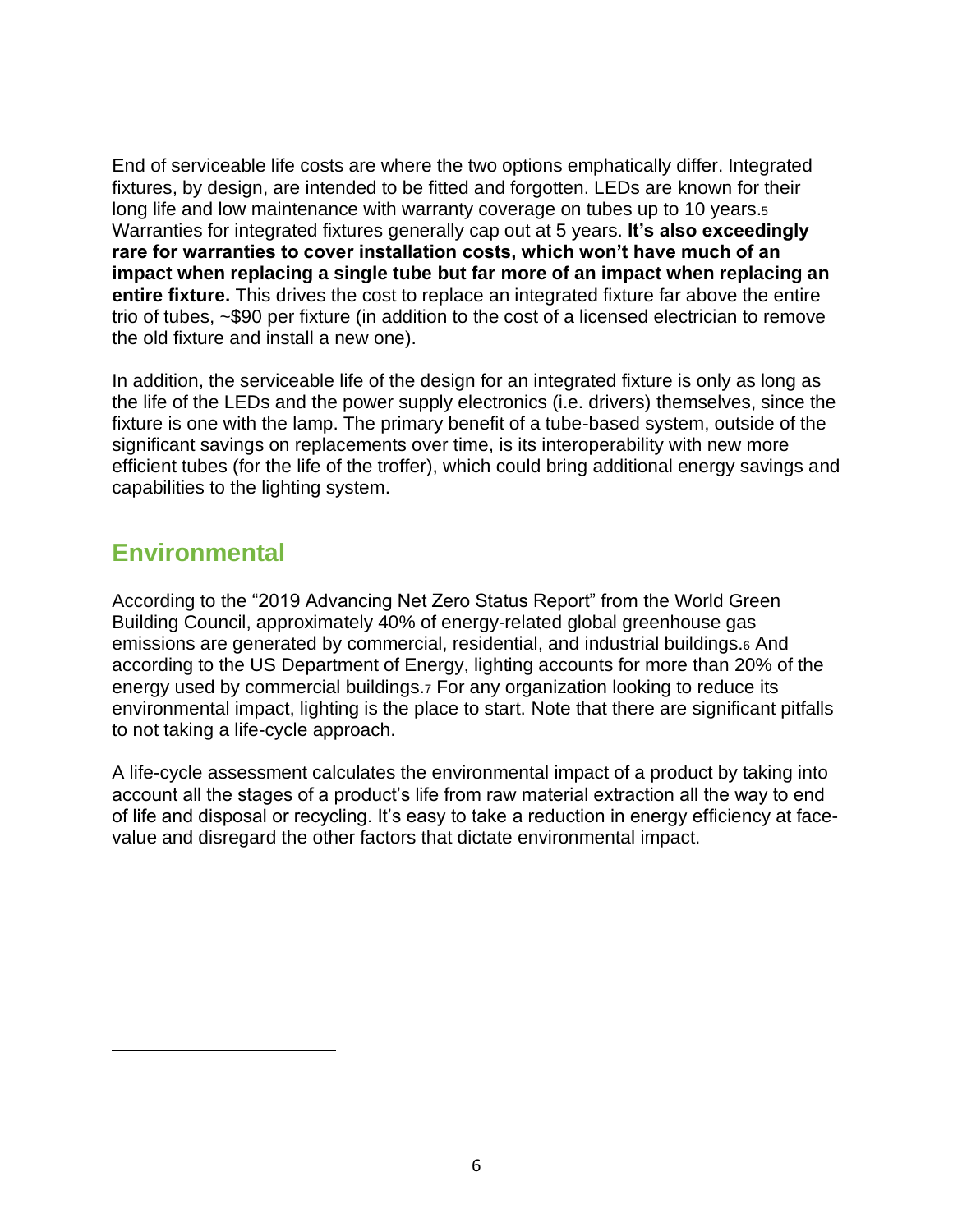Product comparison for existing fixture replacement or upgrade:

|                    | <b>Acuity brands</b><br>Lithonia lay-in troffer<br>with prismatic lens | Energy Focus 500D<br>Single replacement | Energy Focus 500D<br>Full replacement |
|--------------------|------------------------------------------------------------------------|-----------------------------------------|---------------------------------------|
| Lumens/Watts       | 3,980 lumens/29w                                                       | 1,540 lumens/11w                        | 4,620 lumens/33w                      |
| Price              | \$60                                                                   | \$11                                    | \$33                                  |
| Metal weight       | 6,804 grams (steel)                                                    | 172 grams<br>(aluminum)                 | 516 grams<br>(aluminum)               |
| Plastic weight     | 816 grams                                                              | 76 grams                                | 228 grams                             |
| Driver(s) weight   | 295 grams                                                              | 50 grams                                | 150 grams                             |
| LED backing weight | 140 grams                                                              | 20 grams                                | 60 grams                              |

#### Environmental Impact of Replacement Less Transport and Recycling:

|                     | <b>Acuity brands</b>                           | Energy Focus 500D             | Energy Focus 500D    |  |
|---------------------|------------------------------------------------|-------------------------------|----------------------|--|
|                     | Lithonia lay-in troffer<br>with prismatic lens | Single replacement            | Full replacement     |  |
| Lumens/Watts        | 3,980 lumens/29w                               | 1,540 lumens/11w              | 4,620 lumens/33w     |  |
| Price               | \$60                                           | \$11                          | \$33                 |  |
| Metal               | 12,928 grams CO <sub>2</sub> e                 | $2,064$ grams $CO2e$          | $6,192$ grams $CO2e$ |  |
| <b>Plastic</b>      | 5,141 grams CO <sub>2</sub> e                  | 479 grams CO <sub>2</sub> e   | 1,436 grams $CO2e$   |  |
| <b>Total Impact</b> | 18,069 grams CO <sub>2</sub> e                 | 2,543 grams CO <sub>2</sub> e | $7,628$ grams $CO2e$ |  |

Carbon calculations based on:

<http://www.dartmouth.edu/~cushman/books/Numbers/Chap1-Materials.pdf> CO2e for each, assuming identical sourcing and logistics pathways:

Steel (1.9 grams CO<sub>2</sub>e per gram)

Aluminum (12 grams CO2e per gram)

Polycarbonate (6.3 grams CO<sub>2</sub>e per gram)

While eliminating the lamps of traditional tube-based fixtures slightly reduces the inputs required in manufacturing, it significantly magnifies the issue of waste at end of life. An average LED tube with aluminum heatsink weighs approximately 312 grams; with three lamps in a fixture, the total weight of material is approximately 936 grams. This is the material that would be replaced should an upgrade be desired or a lamp fail. The troffer to accommodate these lamps weighs approximately 9,525 grams but will not need to be replaced. A comparable integrated fixture weighs between 6,985 grams and 15,876 grams, depending on design and brand. Should a failure occur, or an efficiency upgrade be desired, the **integrated fixture requires the discarding of between 7 times (for flat panels) and 50 times (for more heavily designed luminaires) the weight of the material of a comparable tube-based fixture**. The emissions generated during the transport and processing of this additional material for recycling must not be overlooked when considering environmental impact.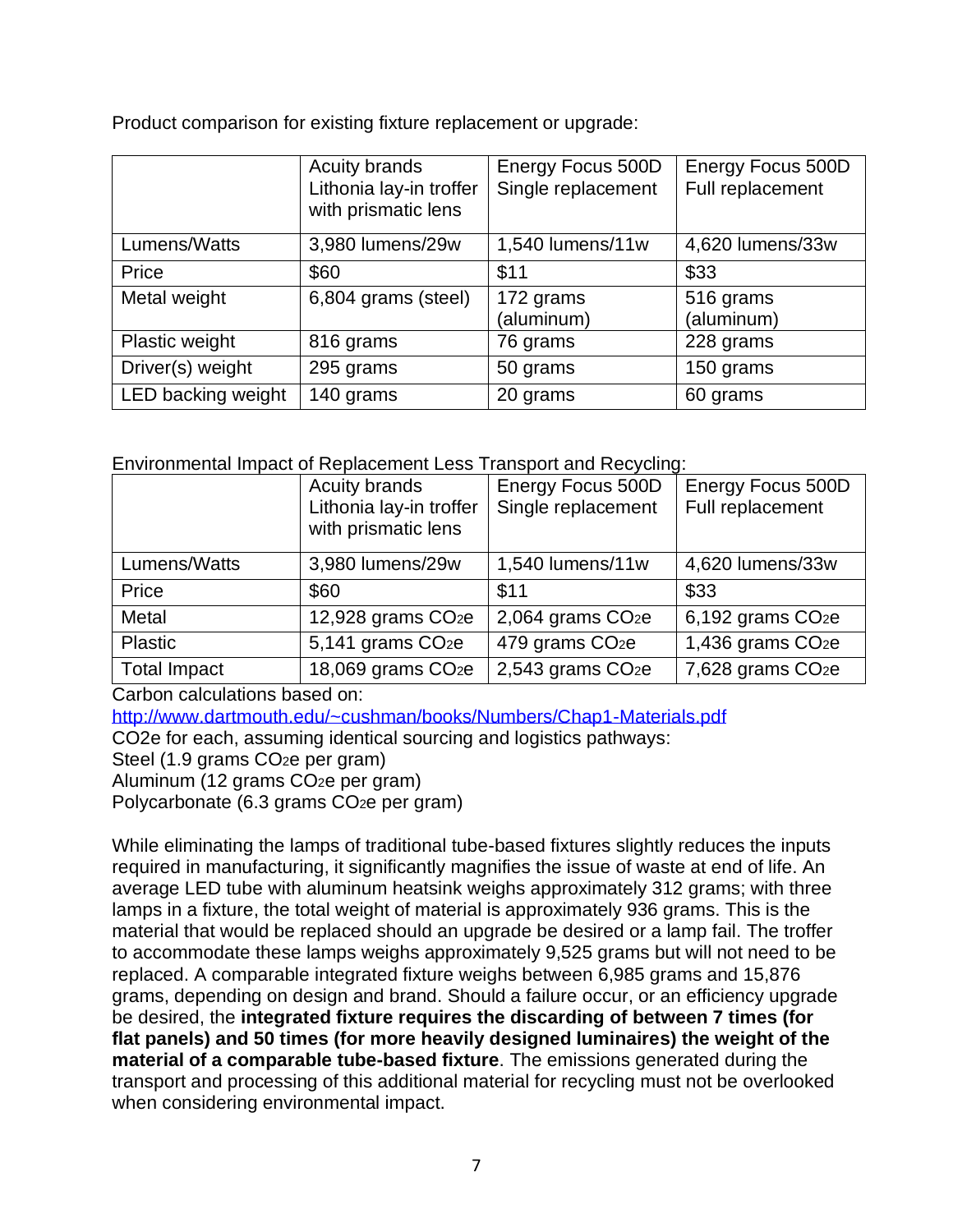Recycling is unquestioningly preferable to sending the material to a landfill, but not all recycling processes are created equal. Integrated fixtures are comprised primarily of sheet metal and polycarbonate, which have quite different environmental implications at their end of life. Metals like steel and aluminum can be recycled repeatedly without degrading their properties, but the process still requires a significant input of energy. Plastics, like polycarbonate, are usually downcycled – that is, when plastics are recycled, they are used to make a lower-quality form of plastic and cannot be formed into the same product more than once – or incinerated, which release dangerous dioxins (a persistent environmental pollutant) into the air.

Many organizations are likely to take advantage of the efficiency improvements of LEDs over time and retrofit their facilities before the lamp's end of life. In this case, with tubebased LEDs, the old lamps can be moved easily and cost-effectively to areas of the facility that still have fluorescent tubes or donated to organizations for reuse in underprivileged areas.

#### **Conclusion**

After more than 10 years of commercialization, LED lighting is now entering mainstream markets. There is no doubt that LED lighting is the optimal lighting choice today (and for the foreseeable future) for the vast majority of general lighting applications, particularly in commercial buildings.

In recent years, integrated fixtures had become the preferred choice for new building construction due to their aesthetics and control capabilities that designers and architects found attractive to specify in new building designs. However, when compared with LED tube-based troffers over the long term, integrated fixtures, as analyzed above, represent a far more costly, environmentally unfriendly and inflexible form of lighting. As LED lighting technology continues to evolve rapidly in terms of both energy efficiency and connectivity, the exponential emergence of IoT technologies will only accelerate improved functionality and intelligences of LED lighting. This will further shorten the replacement cycles of LED lamps and fixtures.

Organizations intending to progress sustainably must take into account the future implications of actions they take today by considering the entire lifecycle of the products they choose. LED lamps, which can be replaced much more quickly and inexpensively and generate far less environmental waste, are now incorporating dimming, color tuning, connectivity and control capabilities previously only available in integrated fixtures, at a fraction of the cost. One doesn't have to accept increased maintenance headaches for functionality, nor replace an entire fixture when a diode fails, or upgrade an entire fixture for increased energy efficiency. LED lamps offer a much more affordable and smart option to keep buildings and facilities up-to-date with the most compelling and impactful LED lighting technologies.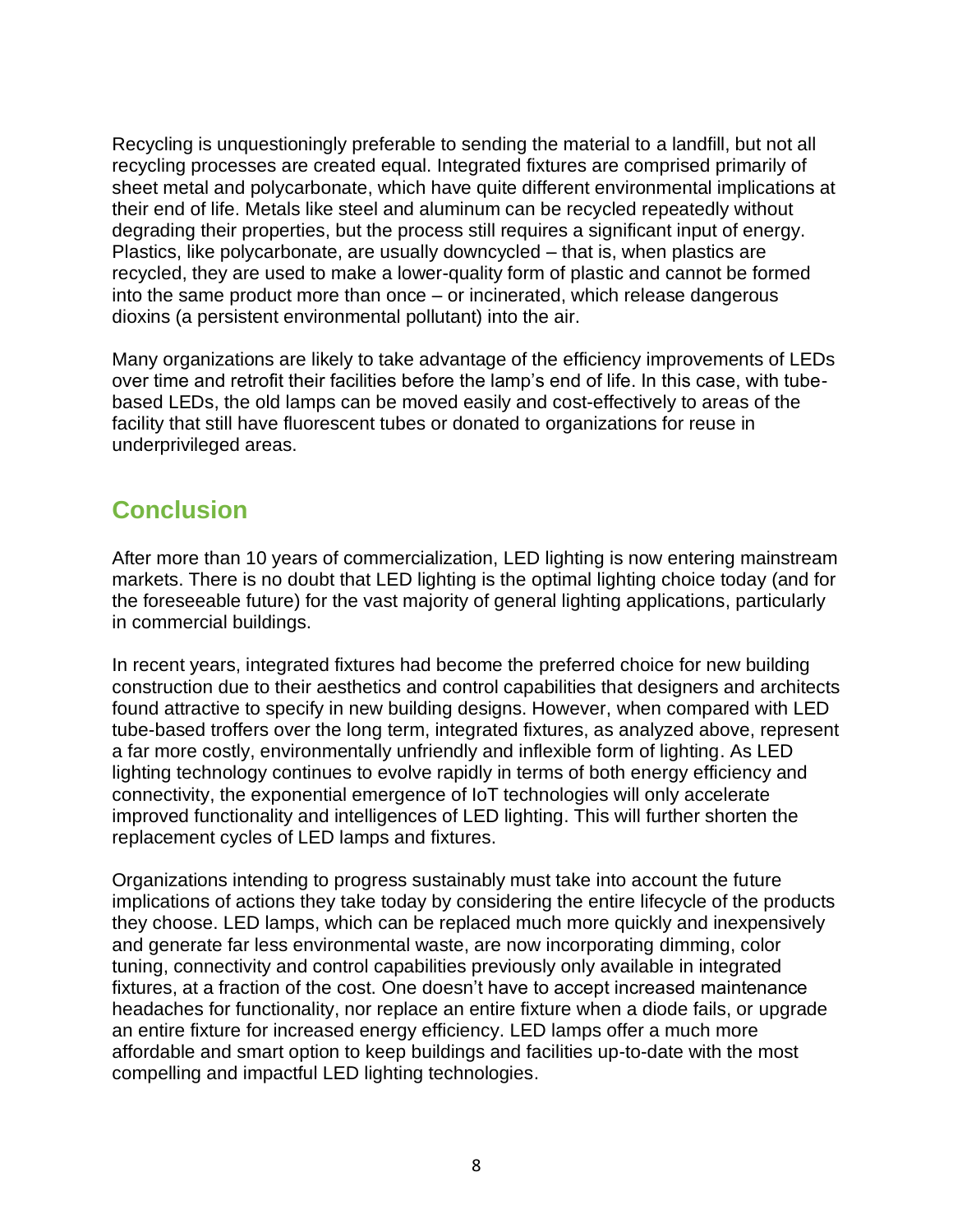### **Sources**

<sup>1</sup> <https://www.nature.com/articles/nphoton.2006.78>

<sup>2</sup> <https://www.dial.de/en/blog/article/efficiency-of-ledsthe-highest-luminous-efficacy-of-a-white-led/>

<sup>3</sup> <https://www.britannica.com/technology/Moores-law>

<sup>4</sup> There are currently four options available for wiring LED tubes. Type-B LED tubes offer the optimal balance of efficiency and ease of installation for most applications.

|             | <b>Ballast</b><br>Compatible (A)   |             | Direct Wire $(B)$   Remote Driver $(C)$ | Hybrid (A+B)  |
|-------------|------------------------------------|-------------|-----------------------------------------|---------------|
| Cost        | $\overline{\mathsf{L}\mathsf{OW}}$ | LOW         | <b>High</b>                             | High          |
| Efficiency  | _ow                                | High        | High                                    | Low           |
| Maintenance | <b>Aigh</b>                        | Low         | <b>Medium</b>                           | <b>Medium</b> |
| Capability  | <b>Ballast dependent</b>           | <b>High</b> | High                                    | <b>Medium</b> |

<sup>5</sup> <https://www.energyfocus.com/company/terms-and-conditions/energy-focus-10-year-warranty/>

<sup>6</sup> <https://www.worldgbc.org/news-media/advancing-net-zero-status-report-2019-publication>

<sup>7</sup> <https://www.nrel.gov/docs/fy14osti/60197.pdf>